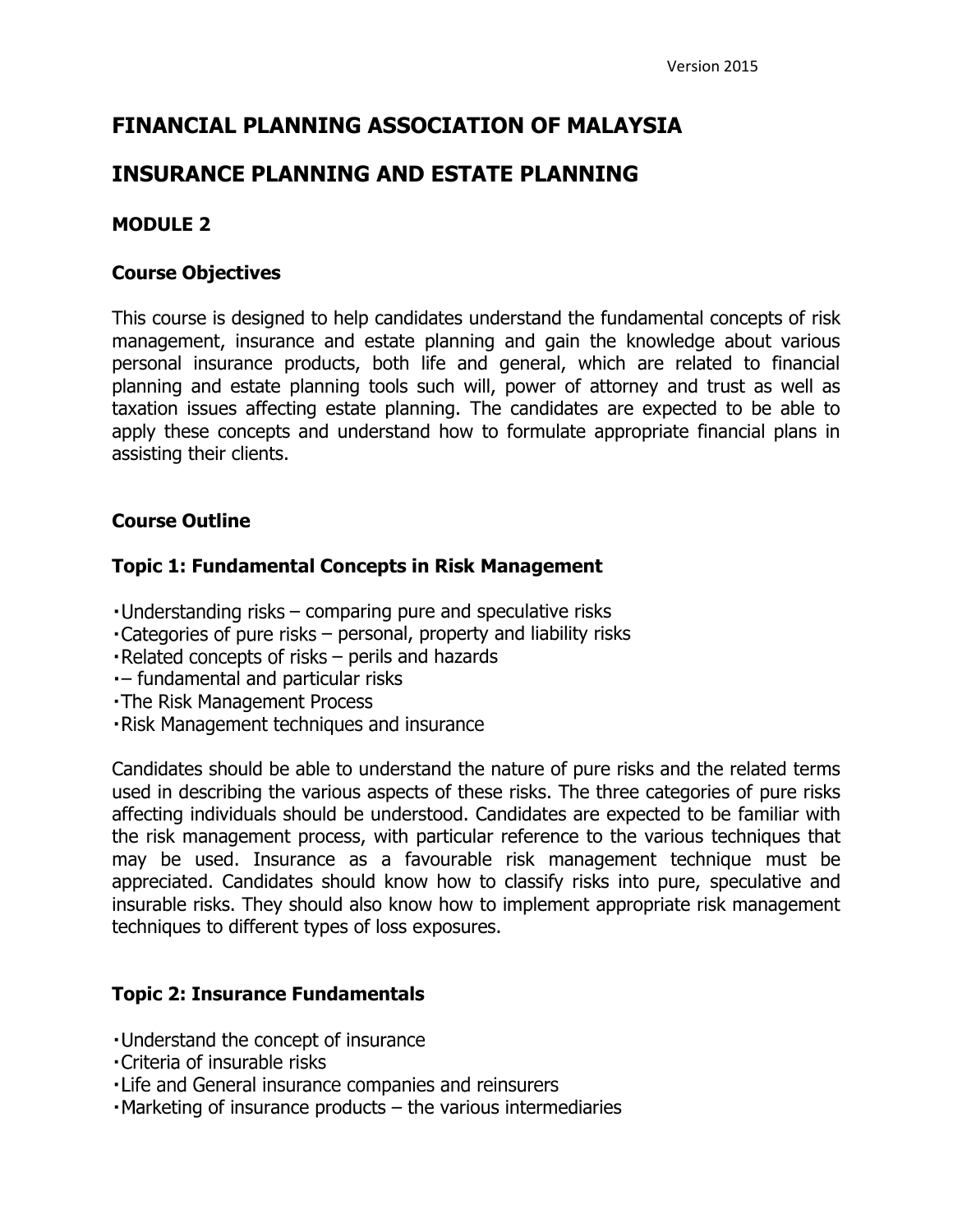- $\cdot$  Pricing fundamentals  $-$  mortality and morbidity factors
- The basis of determining life insurance premiums

Candidates should understand the basis of insurance being a contract of risk transfer. The criteria of pure risks for an insurer to consider offering an insurance coverage, must be understood. The role of life and general insurers and the common types of policy contracts that they offer to individuals must be made familiar to candidates. The importance of mortality and morbidity rates as well as the various components to determine insurance premiums must be appreciated by candidates.

#### **Topic 3: Legal Principles in Insurance**

The role of legal principles and legislation in insurance

 $\cdot$ The law of contract – elements of a contract and how they are seen in insurance policies

- . Legislation that influence legal principles in insurance contracts
- The unique legal characteristics of insurance contracts
- $\cdot$  The law of agency the principal-agency relationship
- $\cdot$  The law of tort negligence and liability contracts

Candidates should understand the fundamentals of the law of contract as they are applicable to insurance policies. The combination of legal principles and legislation must be familiar to the candidates. Utmost good faith principle and its implications in an insurance contract should also be known. Agency law and the law of tort with particular reference to negligence is important for the understanding of candidates.

#### **Topic 4: The Role of Insurance in Financial Planning**

- Insurance as the most suitable risk management technique for individuals
- The responsibility of a financial planning professional in the risk management process
- . How much of life insurance is needed
	- settlement of debts and liabilities
	- maintenance of dependents and the 'Human Life Value' Concept
	- capital sums required for specific needs

Candidates must know that as a risk transfer mechanism, insurance plays a dominant role in the financial management of individuals as well as business owners. The roles of the financial planning professional in identifying the various risk exposures as well as estimating the amount of coverage needed, particularly for life insurance are discussed. The various needs and the role of life insurance as funding mechanism must be understood. Candidates must be able to work out simple calculations to determine the required needs.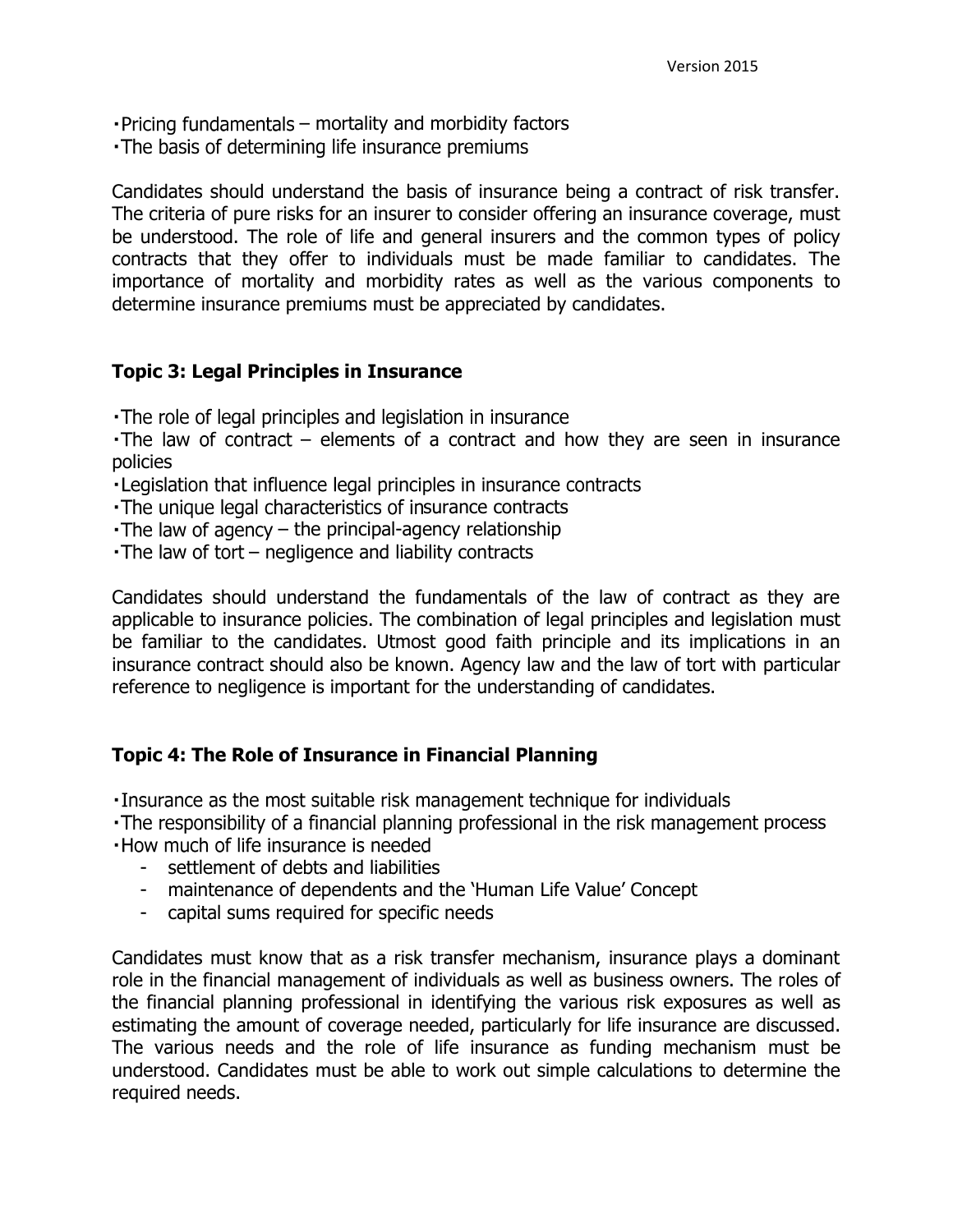## **Topic 5: Factors Affecting Life Insurance Needs**

- The important factors of premature death and total permanent disability and its impact on the individual and dependents
- Factors that influence needs age and occupation
- . Life insurance needs for business owners and business organisations
	- "key-person" indemnification
	- loans/debts cancellation
	- retirement/death benefits
	- business continuation by "buy-out" arrangements
	- group insurance
- $-Trust$  policies  $-$  its advantages to policy owners
- $\cdot$  Assignments of insurance policies its uses and advantages to individuals

Candidates must know the various factors, the influence and the needs of life insurance as a funding mechanism to individuals. The importance of permanent disability and the financial implications must be understood. The role life insurance plays to business owners and organisations is increasingly important. The advantages of statutory trusts and assignments and the role they play in fulfilling life insurance needs must also be familiar to candidates.

#### **Topic 6: Understanding Life Insurance Policy Contracts**

Types of life insurance products

- Conventional/traditional life insurance term, whole-life and endowment
- Investment-linked life insurance and the relevant regulations
- Disability (income protection) insurance
- Annuities
- Takaful
- Critical illnesses/dread diseases
- . Comparing traditional and investment-linked insurance
- · Participating and non-participating contracts
- reversionary and cash bonuses
- · Takaful principles and the growing importance of takaful contracts in Malaysia
	- comparison with conventional policy contracts
	- principles in conventional contracts that are unacceptable to Shariah principles

Candidates should be familiar with the common policy contracts, their features and main advantages to the policy owners. A better understanding is achieved by a comparison of the various contracts and their specific uses. It is also important to understand the significant differences between traditional and investment-linked insurance policies. Candidates must also know the important regulations that affect investment-linked polices.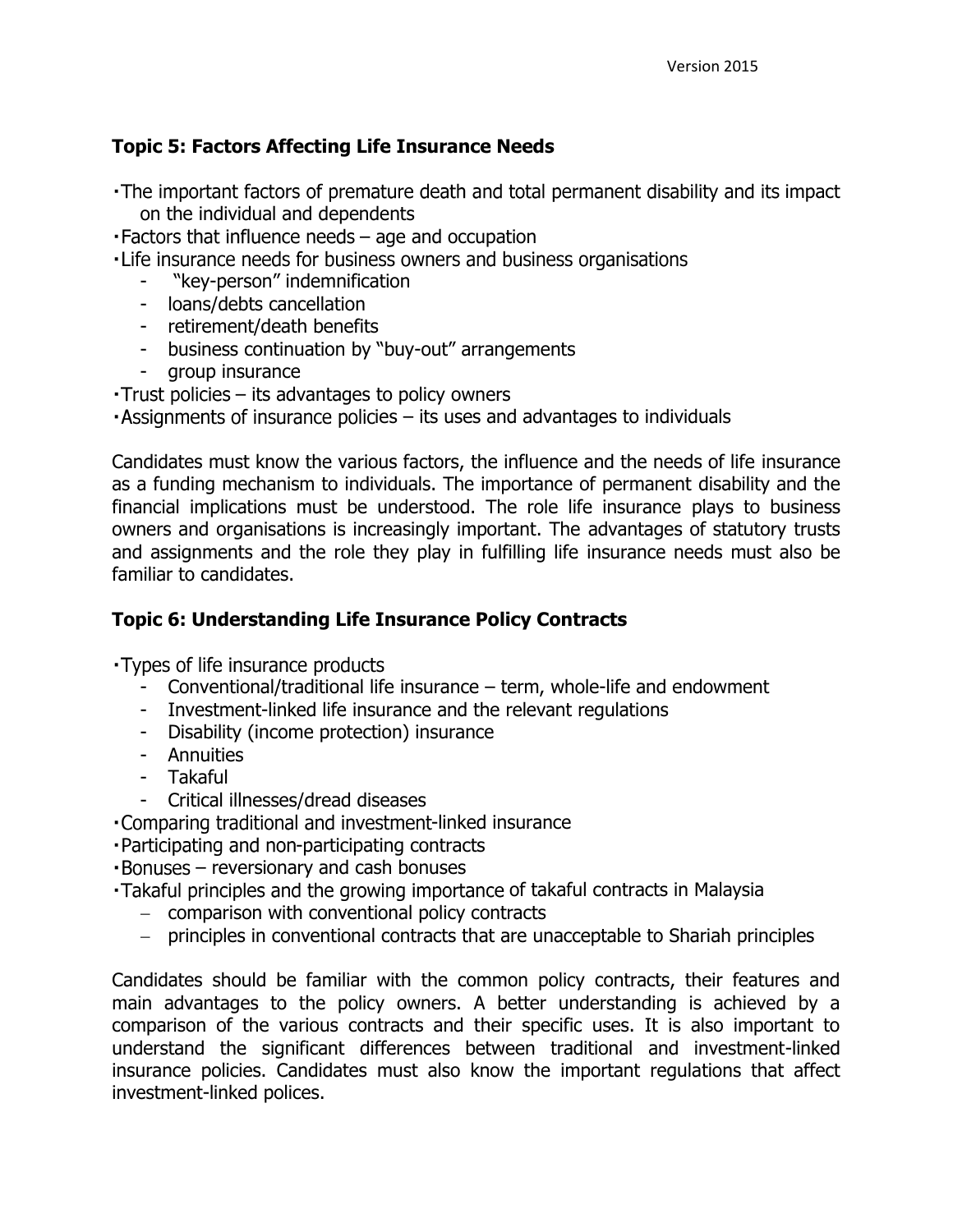## **Topic 7: General Insurance Policy Contracts**

. Fundamental principles of general insurance contracts

- Special features of general insurance polices
	- indemnity, co-insurance, average clause, subrogation principle, proximate cause
- **Basis of claim payments**

. Common insurance policy contracts for individuals

- Personal Accident
- Fire
- Houseowners & Householders
- Burglary
- Motor
- Professional indemnity
- All risk
- Public liability

Candidates should be familiar with the fundamental and special features of general insurance contracts that are frequently purchased by individuals. The basis of determining the insured sum and the principles adopted by insurers when paying out claims must be understood. Common policy contracts, their benefits, perils covered, exclusions and other features must be highlighted with reference to individual policy owners.

#### **Topic 8: Health Insurance**

- Medical insurance and the various types of coverage available
- . Comparison with critical illnesses/dread diseases cover
- Common features of medical insurance contracts in Malaysia
- · Use of medical insurance cards for admission into hospitals
- . "Major" medical insurance
- . Health withdrawal scheme provided by the Employees Provident Fund (EPF)
- . Purchasing medical insurance in Malaysia

Candidates must realise the importance of medical insurance in financial planning. The various types of coverage and their scope as well as limitations must be understood. Common misconceptions and exclusion clauses in medical insurance contracts must be noted. In the purchase of medical insurance, candidates should be able to advise individuals help to cater for their specific needs accordingly.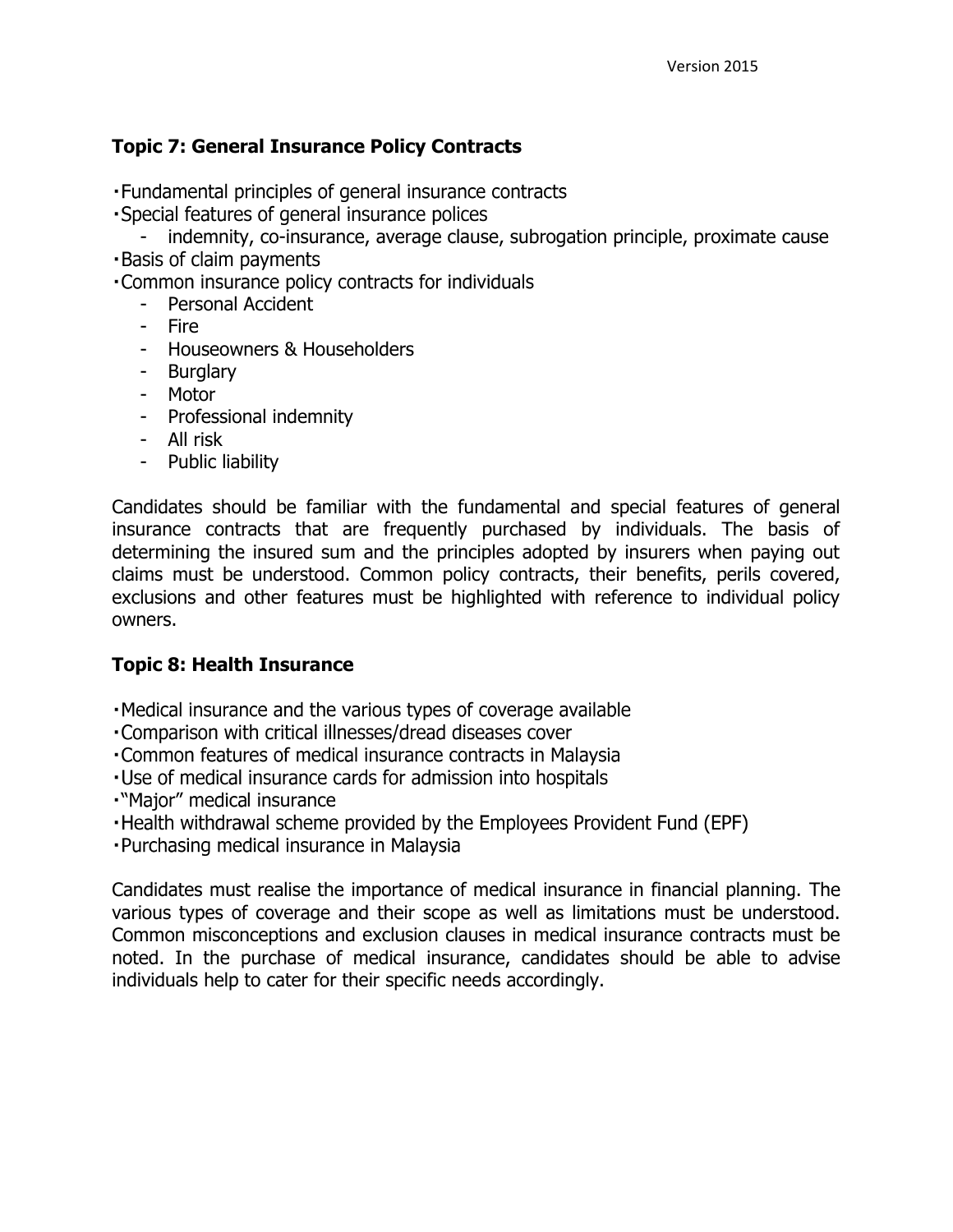## **Topic 9: Annuity Policy Contracts**

- Types of annuities and their features
	- Immediate Annuities
	- Deferred Annuities
- Other types of Annuity contracts and their specific uses
- General principles of Annuity payments
- **-EPF Conventional Annuity Scheme**

Candidates should be able to identify the main features of each type of annuity and their specific uses. As annuities are increasingly being used as retirement schemes the options available to the individual must be understood.

## **Topic 10: Legislation and Rules in the Insurance Industry**

- The basis of legislation and objectives of supervision in the insurance industry
- . Important requirements in the Financial Services Act 2013 and the Islamic Financial Services Act 2013 that affect licensees
- The role of Bank Negara Malaysia (BNM)
- . The role of Self-Regulatory Organisations
- . Life Insurance Association of Malaysia (LIAM)

Income Tax Act provisions relating to premium paid and claim proceeds received by individuals and business organisations

Candidates must understand the importance of legislation, regulation and supervision of the insurance industry. Significant requirements in the Malaysian Insurance Laws must be made familiar to candidates because these influence the operations of insurers in the industry. The role of BNM and Self Regulatory Organisations with LIAM as an example must be noted. Candidates should also be familiar with the tax issues relating to insurance.

## **Topic 11: Consumer Protection and Insurance Industry Codes of Practice**

Specific provisions in the Insurance laws that provide protection for policyowners and claimants

- Understanding cash/surrender values
	- paid-up options
	- non-forfeiture privileges
- $\cdot$  Nominations  $-$  its effects and advantages
- **. BNMLINK and BNMTELELINK**
- . Complaint departments of insurance companies
- **· Financial Mediation Bureau**
- . The role of Insurance Brokers
- . Choosing an insurer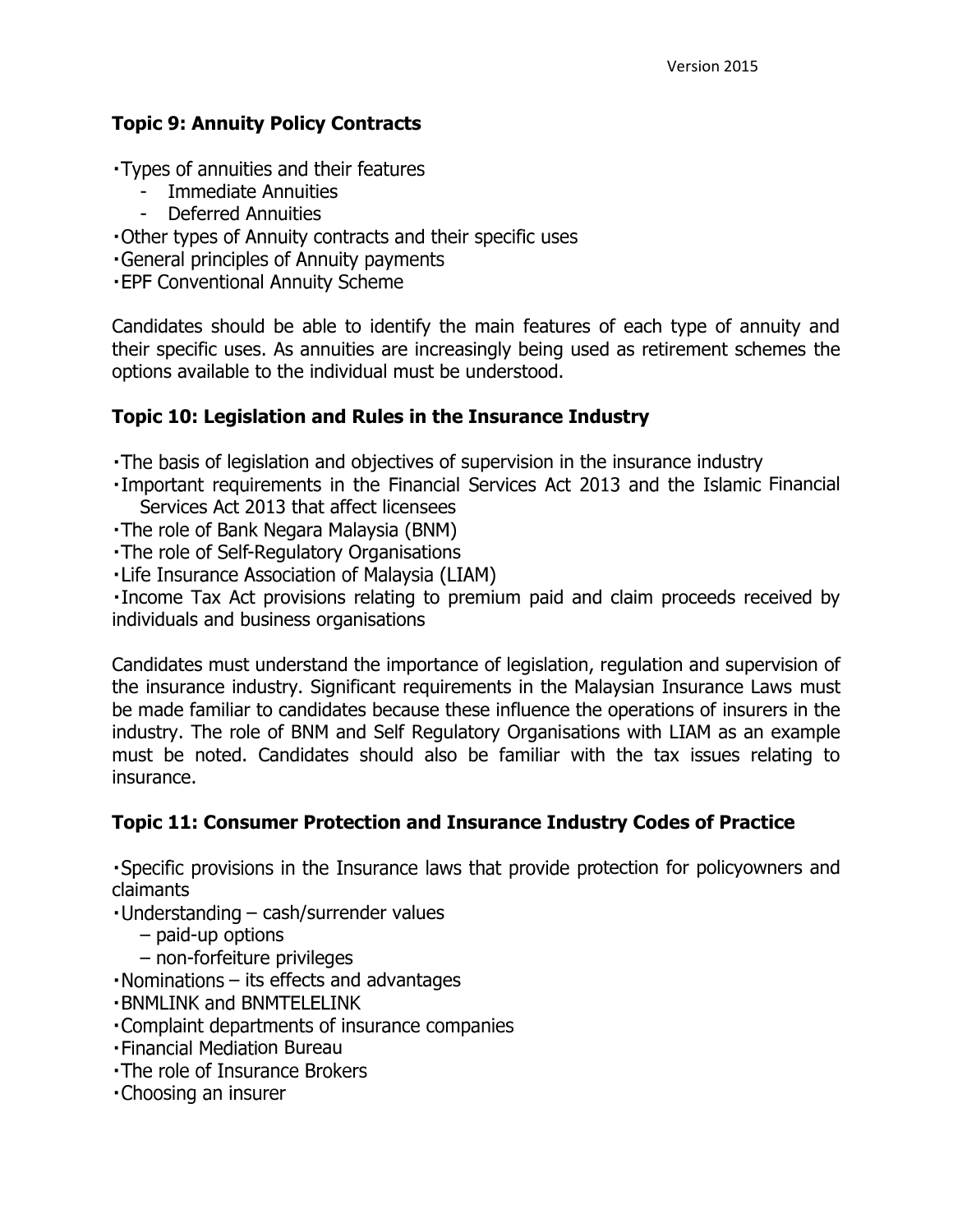. LIAM's Code of ethics and conduct

The law and regulations provide a strong basis of protection to consumers and policyowners. Candidates should be familiar with all the important mechanisms and organisations in the industry that maintain the spirit of "consumerism" with reference to the purchase of insurance products.

#### **Topic 12: Estate Planning Fundamentals**

- What is estate planning
- **Estate planning purposes and objectives**
- What is an estate
- The players in estate planning
- The process involved in estate planning
- Strategies of protection, preservation and distribution of wealth
- Overview of estate planning instruments commonly used
- Taxation implications of estate planning  $\mathbf{r} \in \mathbb{R}^n$

Candidates should be aware that estate planning is an important part and subset of financial planning both for individuals and business owners. They should have a basic understanding of the concepts and planning process of estate planning.

#### **Topic 13: Wills and Will Planning**

- The definition of a Will
- Types of Wills
- Law of testacy and intestacy: Distribution Act, 1997, Probate and Administration Act 1959, Wills Act 1959, Islamic law of inheritance
- Planning considerations in Will planning
- Steps and legal requirements in Will planning
- The probate and administration process
- Will planning for business owners

Candidates must understand that will planning is fundamental to the estate planning process. As such, they should be well versed in the concepts, legal requirement and procedural aspects in will planning for the individuals and business owners of various types of businesses.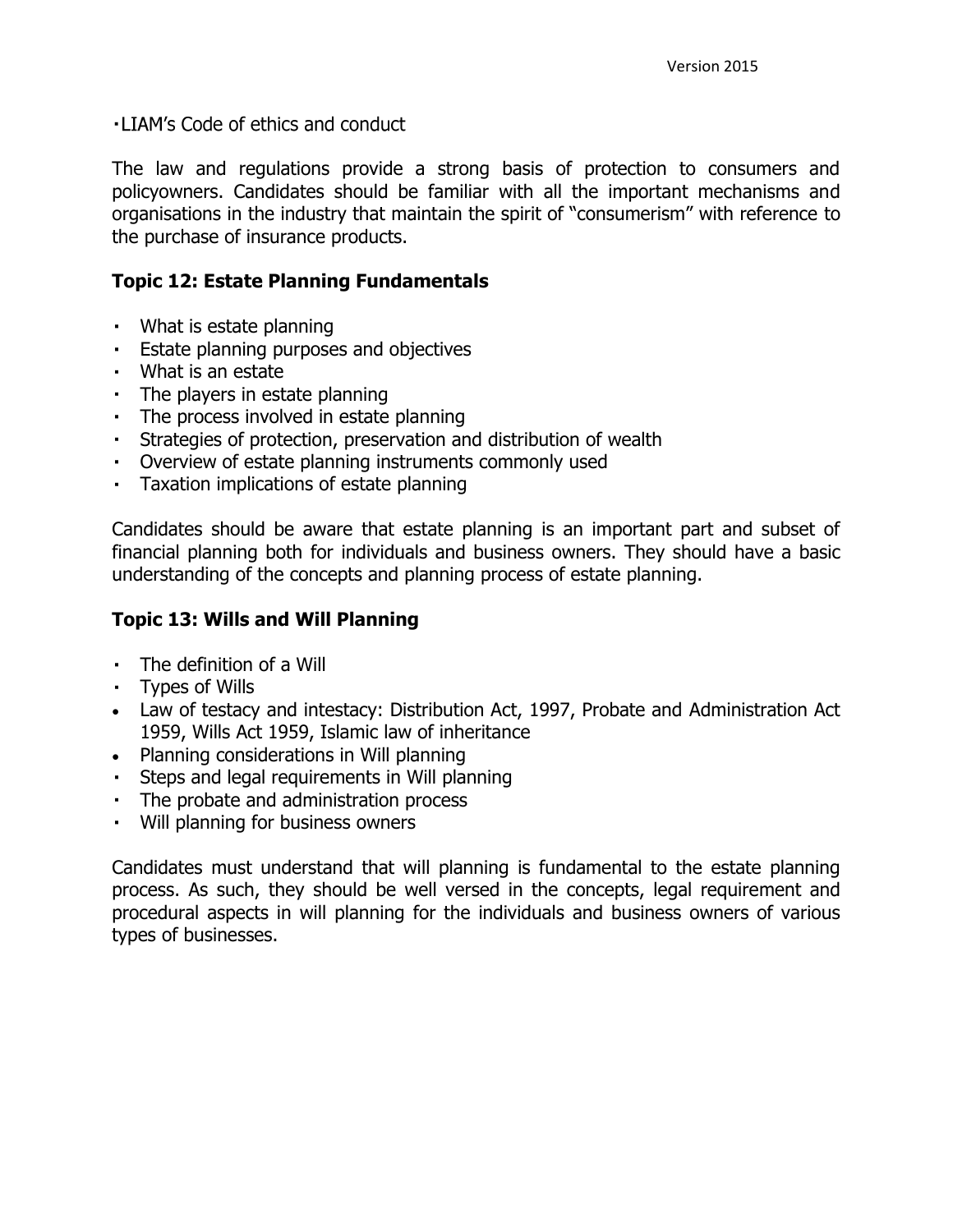## **Topic 14: Trusts**

- The characteristics and components of a trust
- Methods of classifying trust
	- Express trusts
	- $-$  Implied trusts
		- Resulting trusts and Constructive trusts
		- **Statutory trusts**
- Types of trusts and their characteristics
	- Fixed trusts vs. Discretionary trusts
	- Living trusts vs. Discretionary trusts
	- Living trusts vs. Testamentary trusts
	- Revocable trusts vs. irrevocable trusts
	- $-$  Funded vs. Unfunded trusts
- Application of trust instruments in estate planning and advantages of a trust
- Rights and remedies of beneficiaries
- Taxation of trusts

Candidate should be familiar with the various types of trusts, which is another important tool of estate planning, and uses of trust instruments to meet the estate planning needs of the client. Candidates are also required to have a general understanding of the rights of beneficiaries of a trust and remedies available in different circumstances. There will be situation a financial planning professionals may faced with the difficulty of deciding between complaints that are groundless and should not be pursued but where the clients understanding of the problem can be aided, and those which have a basis worthy of further investigation by a solicitor, where referral is appropriate.

#### **Topic 15: Powers of Attorney**

- Definition and characteristics of Power of Attorney
- The Power of Attorney Act, 1949
- Procedural aspects of the Power of Attorney
- Duties and powers of the Donee

Candidates should be familiar with various types and uses of the power of attorney to meet the estate planning needs of the client. A power of attorney, coupled with a trust, comes in useful in handling the affairs of the incapacitated and disabled individuals.